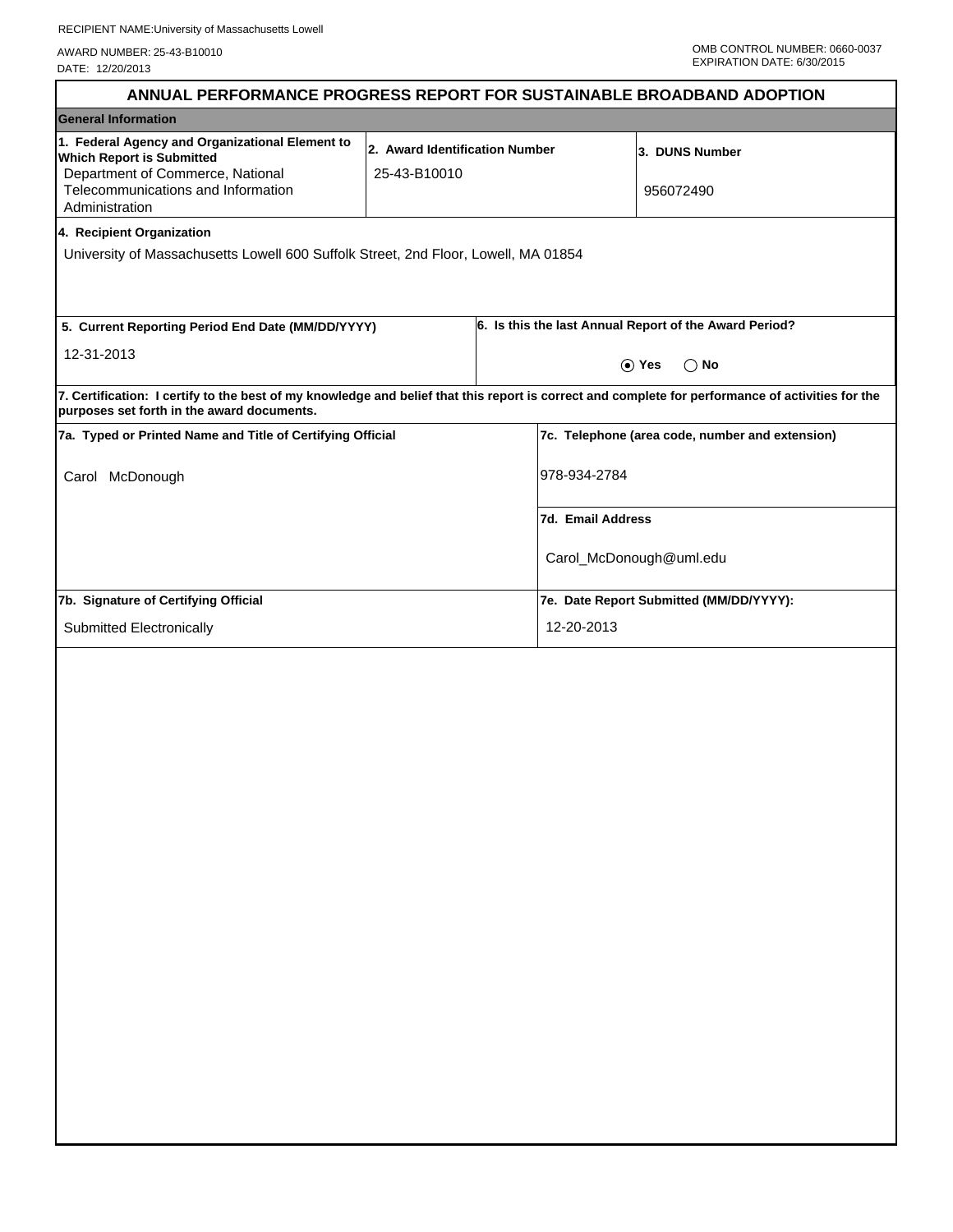RECIPIENT NAME:University of Massachusetts Lowell

AWARD NUMBER: 25-43-B10010 DATE: 12/20/2013

 **PROJECT INDICATORS**

**1. Does your Sustainable Broadband Adoption (SBA) project foster a particular broadband technology or technologies? If so, please describe this technology (or technologies) (600 words or less).** Our SBA project uses land-line coaxial and fiber-optic cable from both area providers (Comcast and Verizon) as well as WiFi technology. Our training approach has been designed for maximum effectiveness. During the extension phase of this grant, we have hired and trained talented college students to go into our partner community sites to deliver tailored programs to seniors (email, skype, social networks, research/information). Training modules are adapted to the audience and constantly fine tuned. **2a. Please list all of the broadband equipment and/or supplies you have purchased during the most recent calendar year using BTOP grant funds or other (matching) funds, including any customer premises equipment or end-user devices. If additional space is needed, please attach a list of equipment and/or supplies. Please also describe how the equipment and supplies have been deployed (100 words or less). Manufacturer Item Unit Cost per Item Number of Units Narrative description of how the equipment and supplies were deployed** N/A N/A 0 0 N/A **Totals** 0 0 0 Add Equipment Remove Equipment  **2b. To the extent you distribute equipment/supplies to beneficiaries of your project, please describe the equipment/supplies you distribute, the quantities distributed, and the specific populations to wh**om the equipment/supplies are distributed **(600 words or less).** No equipment defined as \$5,000 or more has been purchased under this grant. **3. For SBA access and training provided with BTOP grant funds, please provide the information below. Unless otherwise indicated in the instructions, figures should be reported cumulatively from award inception to the end of the most recent calendar year. For each type of training (other than open access), please count only the participants who completed the course. Types of Access or Training Number of People Targeted Number of People Total Training Hours Offered Open Lab Access** 3,607 3,607 3,607 **Multimedia** 2,302 2,302 2,302 2,302 2,302 2,302 **Office Skills** 1,842 **1,842** 1,842 **1,842** 1,842 1,842 1,842 1,842 1,842 1,842 1,842  **ESL** 0 0 0  **GED** 0 0 0  **College Preparatory Training** 0 0 0 **Basic Internet and Computer Use 10,206** 10,206 10,206 9,176 15,056 15,056  **Certified Training Programs** 0 0 0 **Other (please specify):** Outreach, awareness, wifi **and the set of the set of the set of the set of the set of the set of the set of the set of the set of the set of the set of the set of the set of the set of the set of Total** 841,925 245,975 262,807 **62,807 4. Please describe key economic and social successes of your project during the past year, and why you believe the project is successful thus far (600 words or less).** We believe that we have been successful in promoting the social and economic objectives of this grant. We have worked hard to achieve community partner satisfaction and participant success. We worked closely with our contacts, with several in-person meetings a year and innumerable phone and email communications as well, to ensure that we were providing high-quality programming in a way that was sensitive to the differential needs and abilities of the populations we served.

The broadband training programs that had been conducted partnering with Community Teamwork Inc. focused on providing job-related skills to the unemployed and underemployed. The skills that participants acquired in the areas of resume writing and job application contributed greatly to their success in finding employment.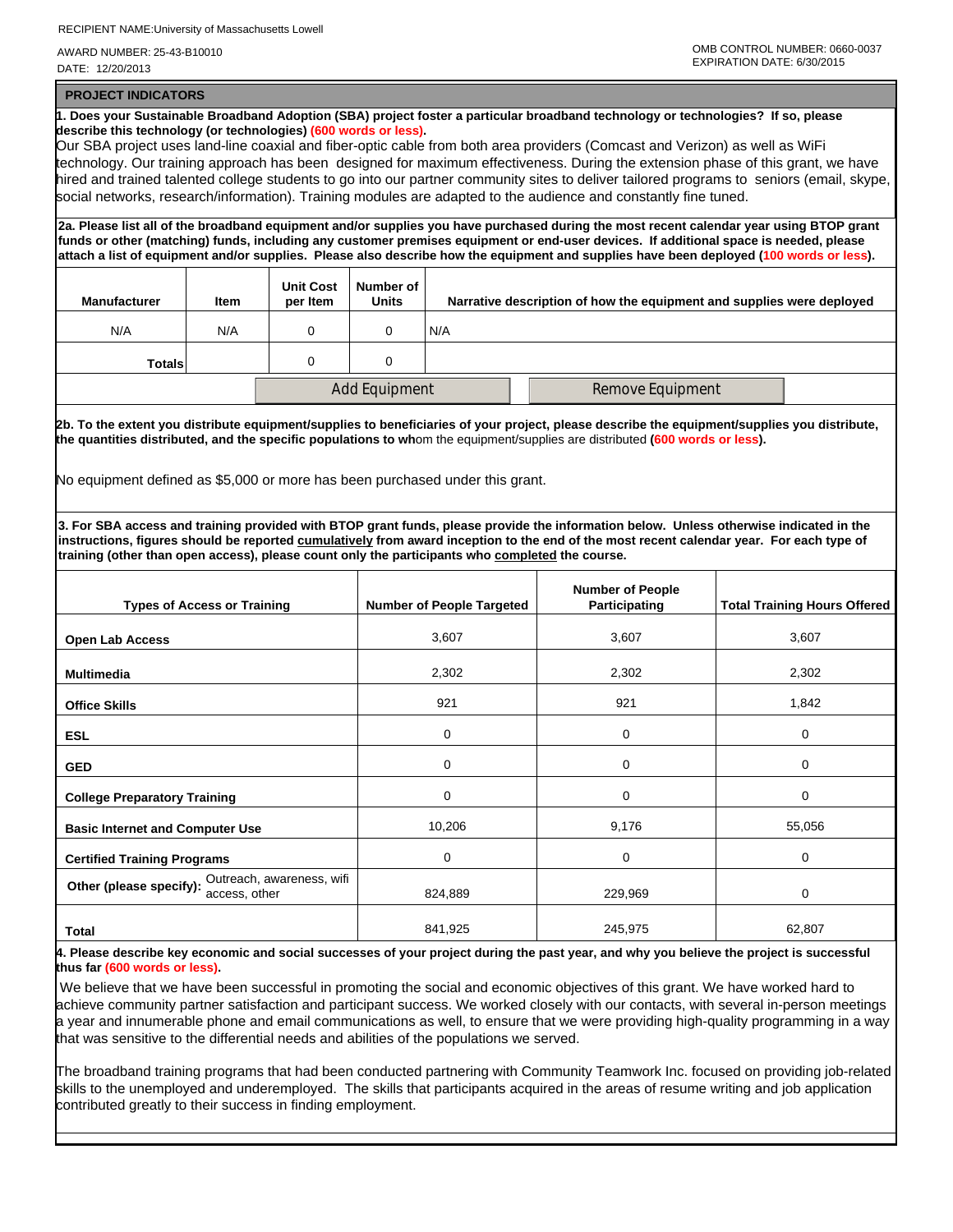RECIPIENT NAME:University of Massachusetts Lowell

AWARD NUMBER: 25-43-B10010 DATE: 12/20/2013

I

The training for seniors has enabled these participants to expand their social networks and to interact electronically with family and friends, medical providers, and to obtain news and entertainment. One participant at a public library was concerned that she would not be able to find employment given her age. Our trainer worked with this person to update her resume and work on her MS Word and Excel skills, and this individual was able to find the part-time employment she was seeking. This highlights a major success of the project, namely, that older women and men can work towards computer and internet literacy and find gainful employment in today's job market.

Another economic success of our project has been our trainers completing their time with our program and moving on to more advanced employment and/or accepted into graduate programs. A few examples include a trainer now employed by a prestigious local hospital in their web development department; our head trainer being accepted into a doctoral program, while teaching as an adjunct professor; and another gaining employment as a computer and internet literacy trainer in the very communities that she worked in throughout the project. Our project clearly did not just benefit the individuals we worked with on job readiness skills, but enhanced the skill sets and resumes of the trainers working on the project.

**5. Please estimate the level of broadband adoption in the community(ies) and/or area(s) your project serves, explain your methodology for estimating the level of broadband adoption, and explain changes in the broadband adoption level, if any, since the project began.**

| 5a. Adoption Level (%): | Narrative description of level, methodology, and change from the level at project inception (600 words or<br>less).                                                                                                                                                                                                                                                                                                                                                                                                                                                                                                                                                                                                                                                                                                                                                                                                                                                                                                                                                                                                                                                                                                                              |
|-------------------------|--------------------------------------------------------------------------------------------------------------------------------------------------------------------------------------------------------------------------------------------------------------------------------------------------------------------------------------------------------------------------------------------------------------------------------------------------------------------------------------------------------------------------------------------------------------------------------------------------------------------------------------------------------------------------------------------------------------------------------------------------------------------------------------------------------------------------------------------------------------------------------------------------------------------------------------------------------------------------------------------------------------------------------------------------------------------------------------------------------------------------------------------------------------------------------------------------------------------------------------------------|
|                         | Our program is targeted toward increasing broadband adoption. We have worked to achieve this goal<br>through intensive and targeted training programs, and outreach and awareness activities. Working with<br>Lowell Telecommunications (LTC), we have installed wireless routers in popular local business and two<br>other WiFi routers in the last year (at the local YWCA and with a community-based organization called<br>Coalition for a Better Acre). We have gathered numbers from LTC about usage directly attributable to the<br>efforts of our project. Due to this increase in use, other local businesses are looking to be a part of<br>increasing WiFi in the downtown area, and also downtown building owners. Our post-test analyses tell<br>us that just over 60% of those without broadband access stated that they were very likely to sign up for<br>broadband in the near future. On the basis of this post-test data, as well as Pew Research Center<br>broadband adoption statistics on adult home subscribers (2010) and the Connected Nation report (2011)<br>on low-income household subscription, we estimated that broadband adoption in the areas that our<br>project serves was approximately sixty-one percent. |
| 70                      | Since the project's inception, broadband adoption nationwide has risen from 60 to 70 percent (Pew<br>Research Center, 2013). Broadband adoption among our targeted population of low-income persons and<br>seniors is less than the national average. However, because we believe our efforts to promote<br>broadband adoption have been successful, and our surveys tell us that many of our trainees have<br>adopted broadband, we estimate that the population that we have served is now at the national average<br>of 70 percent adoption.                                                                                                                                                                                                                                                                                                                                                                                                                                                                                                                                                                                                                                                                                                  |
|                         | During the course of the project, there has been a surge in the adoption of wireless broadband, mostly<br>with smartphones. However, as the Nielsen Mobile Insights (2012) reports, smartphone adoption has<br>been largely among younger, wealthier and more educated consumers, rather than the targeted<br>underserved population with which we have worked. We therefore estimate that a negligible fraction of<br>those who have adopted broadband have done so by subscribing to smartphones. Our surveys of<br>seniors conducted during 2013 confirm that the overwhelming broadband choice among senior adopters<br>is fixed, not mobile, broadband.                                                                                                                                                                                                                                                                                                                                                                                                                                                                                                                                                                                     |
|                         | We also conducted awareness and outreach activities at local libraries and community centers and<br>assisted potential new subscribers in navigating the array of possible broadband plans. We have been<br>working with our partner organizations to spread the word about Comcast's Internet Essentials Program<br>featuring low-cost internet to families with children enrolled in the Federal Lunch Program. Furthermore,<br>we have held presentations with our partner sites to explain broadband and the many options for<br>purchasing broadband internet.                                                                                                                                                                                                                                                                                                                                                                                                                                                                                                                                                                                                                                                                              |
| c.                      | Plasse describe the two most common barriers to broadband adoption that you have experienced this year in connection with your project                                                                                                                                                                                                                                                                                                                                                                                                                                                                                                                                                                                                                                                                                                                                                                                                                                                                                                                                                                                                                                                                                                           |

**6. Please describe the two most common barriers to broadband adoption that you have experienced this year in connection with your project. What steps did you take to address them (600 words or less)?**

The largest barrier we have experienced this year in our work with seniors is that computer usage, and broadband, seem overwhelming and difficult. Rather than appear inadequate or unknowledgeable, seniors tend to deny that the internet might be of interest or use to them. This observation was reported anecdotally by trainers and was also reported in our surveys. Participants also reported hesitation due to the many options available. Even if budget is not a factor, deciding what works best for their personal needs (wireless or landline; desktop or laptop; many types of mobile devices available) can feel overwhelming and daunting. Even once a device or equipment is chosen, the many choices in carriers and brands can also feel insurmountable.

To address these concerns, we worked with seniors one-on-one or in very small groups, so that trainees would feel comfortable and be free to ask questions without embarrassment. We also provided advice on equipment and carriers.